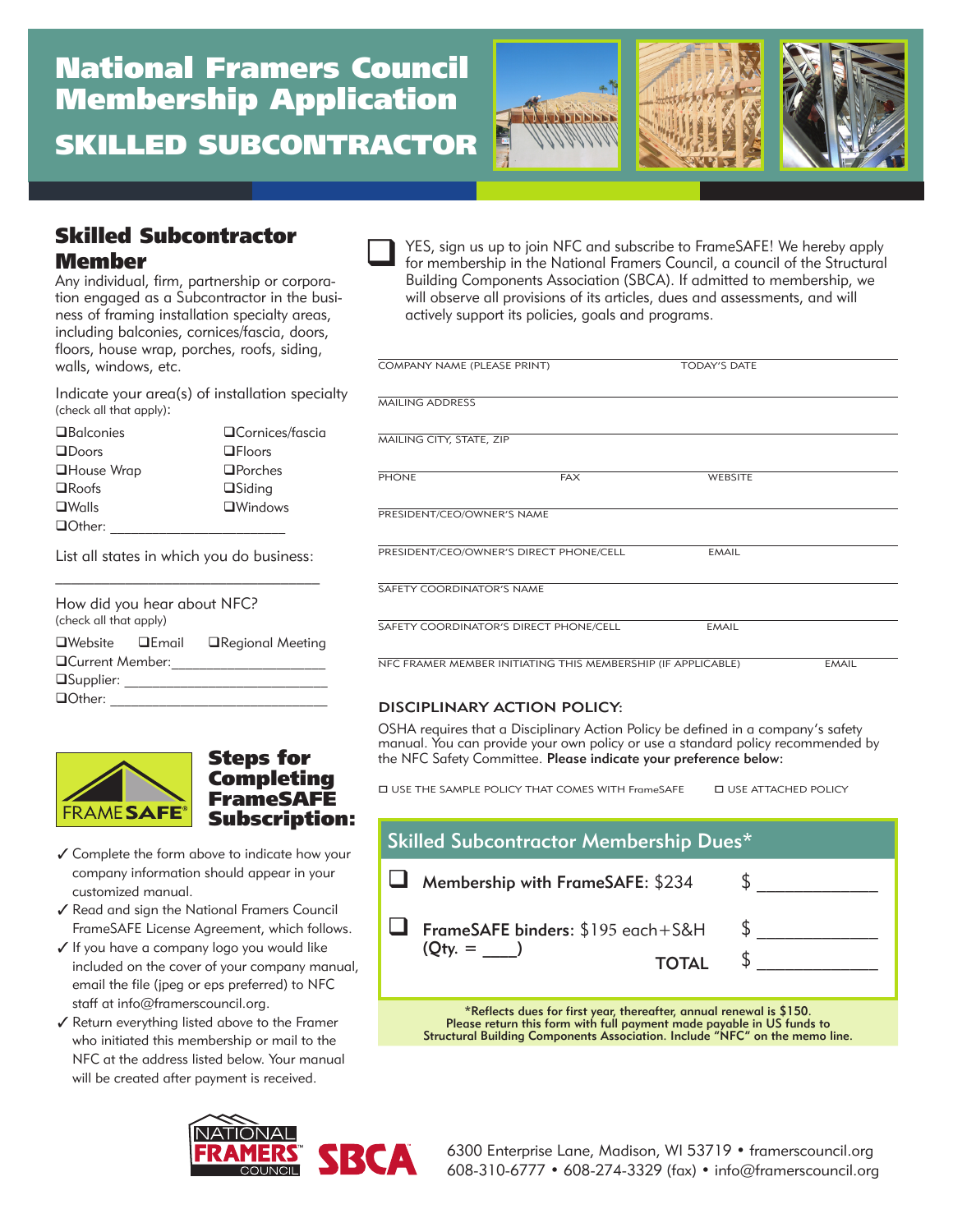

## Miembro Subcontratista Especializado

Cualquier individuo, firma, asociación o corporación comprometido como Subcontratista en la industria de la instalación del "framing" en áreas especializadas, incluyendo los balcones, cornisas/madera del frente de las trosas, puertas, pisos, papel, porches, techos, siding, paredes, ventanas, etc.

Indique su(s) área(s) de especialidad de la

|                                           | instalación (marcar todas las que se apliquen): |                |
|-------------------------------------------|-------------------------------------------------|----------------|
| $\Box$ Balcones                           | $D$ Paredes                                     | $\Box$ Pisos   |
| $D$ Puertas                               | $\Box$ Ventanas                                 | $\Box$ Porches |
| $\Box$ Papel                              | $\Box$ Techos                                   | $\Box$ Siding  |
| □ Cornisa/Madera del Frente de las Trosas |                                                 |                |
| Other:                                    |                                                 |                |
| negocios:                                 | Liste todos los estados donde usted hace        |                |

¿Cómo supo del NFC?

(marcar todos los que se apliquen)

| (marcar todos los que se apliquen)              |  |
|-------------------------------------------------|--|
| □Internet □ Correo Electrónicol □ Reunión Local |  |
| □Miembro Activo:                                |  |
| □Proveedor:                                     |  |
| $\Box$ Otro:                                    |  |



#### Pasos para Completar la Subscripción al FrameSAFE:

- Completar el formulario anterior para indicar como la información de su compañía debe aparecer en su manual personalizado.
- Leer y firmar la Licencia de Acuerdo del National Framers Council FrameSafe, a continuación.
- Si usted tiene un logo de la compañía que le gustaría incluir en la portada del manual de su compañía, mandar el documento por correo electrónico (se prefiere jpeg o eps) al personal del NFC al info@framerscouncil.org
- Devolver todo lo requerido anteriormente al Fremiador que inició esta subscripción o enviar un correo electrónico a la dirección de abajo. Su manual será hecho después de que se reciba el pago.

SÍ, FÍRMENOS para unirnos al NFC y subscríbanos al FrameSAFE! Por medio de la presente aplicamos para ser miembros del National Framers Council, un concejo del Structural Building Components Association (SBCA). Si aceptado a ser miembro, observaremos todas las provisiones de este artículo, pagos y evaluaciones, y activamente soportaremos las pólizas, metas y programas.  $\Box$ 

| NOMBRE DE LA COMPAÑÍA (POR FAVOR DE IMPRIMIR)                  |                | FECHA DE HOY |                           |
|----------------------------------------------------------------|----------------|--------------|---------------------------|
| DIRECCIÓN DEL CORREO                                           |                |              |                           |
| CIUDAD, ESTADO, CÓDIGO POSTAL                                  |                |              |                           |
| <b>TELÉFONO</b>                                                | <b>DEL FAX</b> |              | PÁGINA ELECTRÓNICA        |
| NOMBRE DEL PRESIDENTE/DIRECTOR GENERAL/DUEÑO                   |                |              |                           |
| TELÉFONO/CELULAR DIRECTO DEL PRESIDENTE/DIRECTOR GENERAL/DUEÑO |                |              | CORREO ELECTRÓNICO        |
| NOMBRE DEL COORDINADOR DE SEGURIDAD                            |                |              |                           |
| TELÉFONO/CELULAR DIRECTO DEL COORDINADOR DE SUGURIDAD          |                |              | <b>CORREO ELECTRÓNICO</b> |

**FREMEADOR MIEMBRO DEL NFC INICIANDO ESTA SUBSCRIPCIÓN (SI SE APLICA) — EMAIL CORREO ELECTRÓNICO** 

#### PÓLIZA DE ACCIÓN DISCIPLINARIA:

La OSHA requiere que una Póliza de Acción Disciplinaria esté definida en el manual de seguridad de la compañía. Usted puede proveer su propia póliza o usar una póliza estádar recomendada por el Comité de Seguridad del NFC. **Por favor indicar su pref-**<br>erencia a continuación:

 $\Box$ USAR EL MODELO DE LA PÓLIZA QUE VIENE CON EL FRAMESAFE  $\Box$  USAR LA PÓLIZA ADJUNTA

| Cuotas del Subcontratista Especializado para ser Miembro*                 |     |  |
|---------------------------------------------------------------------------|-----|--|
| Subscripción al FrameSAFE: \$234                                          |     |  |
| Carpetas de FrameSAFE: \$100 each+S&H<br>$($ Cantidad $=$<br><b>TOTAL</b> | -SS |  |

\*Refleja las cuotas para el primer año, a partir de entonces, la renovación anual es de \$150. Por favor de devolver este documento con el pago completo en fondos E.E.U.U. al Structural Building Components Association. Incluir "NFC" en la línea del memo.

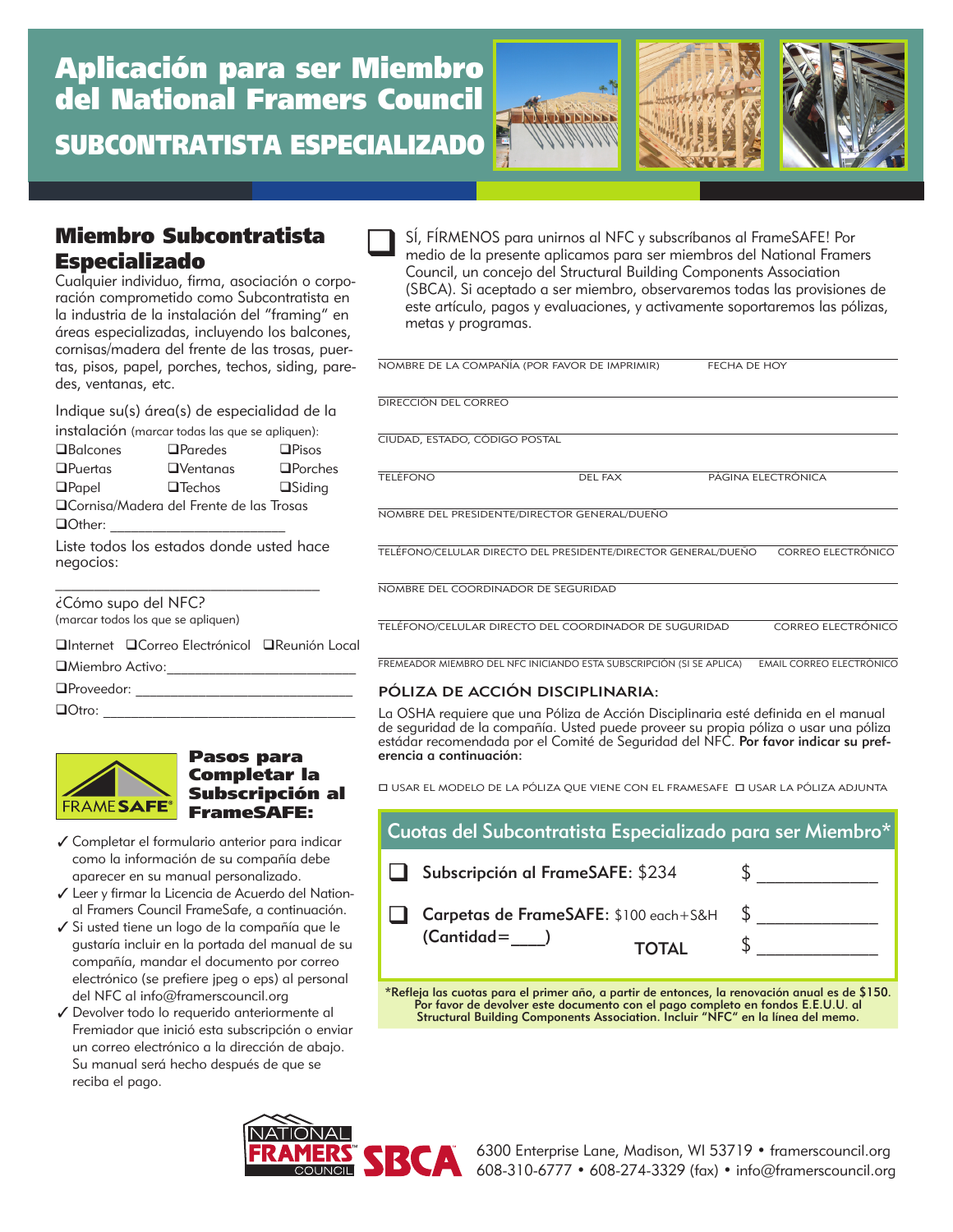



# **National Framers Council FrameSAFE™ License Agreement**

**TERMS AND CONDITIONS.** THE NFC FrameSAFE™ program is LICENSED BY the National Framers Council ("NFC"), an authorized Council of the Structural Building Components Association, TO THE PURCHASER, FOR PURCHASER'S USE (as defined below), ONLY IN ACCORDANCE WITH THE TERMS SET FORTH BELOW.

**THE PRODUCT DESCRIPTION.** The FrameSAFE™ program includes one file each in a PDF format of the SAFETY MANUAL TEMPLATE and all available TOOLBOX TALKS and other supplementary materials as identified by NFC (the "Product"), to be printed in whole or in part, which allows for exact reproduction according to the documents' original design contained within the Product. Note the License Agreement is for different quantities detailed as follows:

### USE OF THE PRODUCT INDICATES PURCHASER'S ACCEPTANCE OF THE TERMS OF THIS AGREEMENT.

- 1. **The electronic version of the Document(s) will be supplied to:** Purchaser in the form of PDF files.
- 2. **Copyright: Restrictions on Use and Transfer.** The documents included in the Product are owned exclusively by NFC and are subject to copyright protection. PURCHASER AGREES TO MAINTAIN WORDING AND MEANING OF TEXT INCLUDED IN EACH DOCUMENT IN THE PRODUCT WHICH SHALL INCLUDE THE NOTATION OF PURCHASER WITHIN THE DOCUMENTS MAKING UP THE PRODUCT, EXCEPT AS EXPRESSLY PROVIDED IN THIS AGREEMENT. PURCHASER WILL ENSURE THAT ALL TEXT AND GRAPHICS REPRODUCED FROM DOCUMENTS IN THE PRODUCT ARE AS LEGIBLE AS THOSE ORIGINALLY SOLD IN PRINTED FORMAT BY NFC. PURCHASER TAKES RESPONSIBILITY FOR ENSURING THE ACCURACY OF TEXT EXCERPTED AND GRAPHICS REPRODUCED FROM THE PRODUCT. "Purchaser's Use" shall mean the Purchaser's printing and copying of the documents within the Product for the use by Purchaser in the course and scope of its business operations, the uploading of the documents within the Product to Purchaser's website, distribution or posting of the documents within the Product for Purchaser's customers, vendors, employees and subcontractors, and the dissemination of the documents within the Product to building officials and regulatory authorities; provided Purchaser's Use shall not include the transfer or distribution of any part of the Product to third parties for such third parties' use as its own safety or training program. ANY USE OF THE PRODUCT FOR OTHER THAN PURCHASER'S USE SHALL RESULT IN THE TERMINATION OF THIS LICENSE AND ANY FEES PAID SHALL BE FORFEITED.
- 3. **Pricing.** The Fee Schedule in effect for the Product during the Term shall govern the price paid by Purchaser and is determined based on membership dues level. (See current Fee Schedule.)
- 4. **Payment:** Payment is due from the Purchaser for the License Fee **prior** to receipt of the Product.
- 5. **No Warranties:** NFC makes no warranties that Purchaser's use of the Product materials will be error free or successful. NFC MAKES AND PURCHASER RECEIVES NO WARRANTY EXPRESS OR IMPLIED, AND THERE ARE EXPRESSLY EXCLUDED ALL WARRANTIES OF MERCHANTABILITY AND FITNESS FOR A PARTICULAR PURCHASE. NFC SHALL HAVE NO LIABILITY WITH RESPECT TO ITS OBLIGATIONS UNDER THIS LICENSE AGREEMENT FOR CONSEQUENTIAL, EXEMPLARY, OR INCIDENTAL DAMAGES EVEN IF IT HAS BEEN ADVISED OF THE POSSIBILITY OF SUCH DAMAGES. Purchaser furthermore agrees that NFC's liability is limited as set forth below in paragraph 6.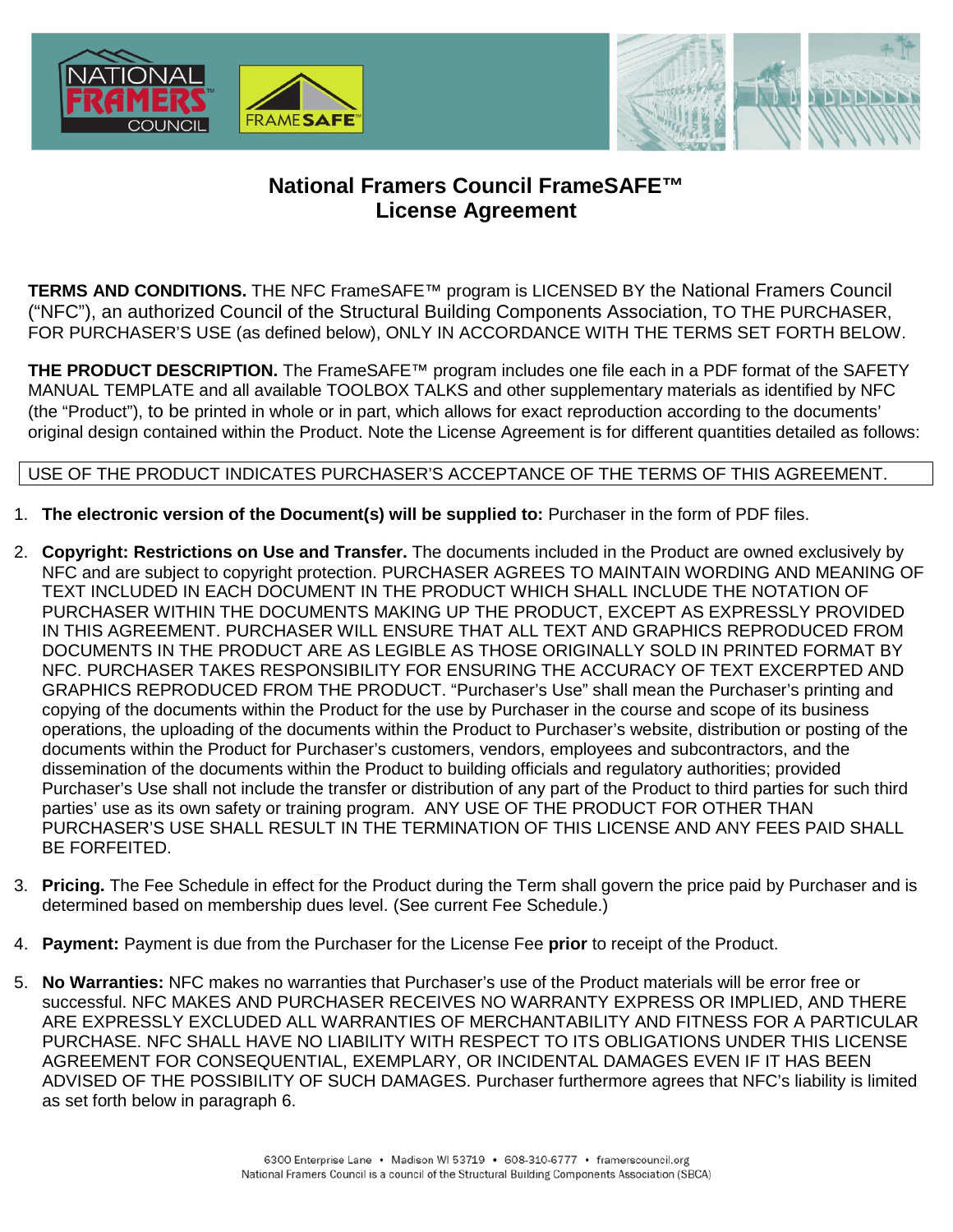



# **National Framers Council FrameSAFE™ Acuerdo de Licencia**

**TÉRMINOS Y CONDICIONES.** El programa NFC FrameSAFE esta REGISTRADO por el National Framers Council (NFC), un consejo autorizado del Structural Building Components Association AL COMPRADOR, PARA EL USO DEL COMPRADOR (como se define abajo), SOLO DE ACUERDO CON LOS TÉRMINOS ESTABLECIDOS A CONTINUACIÓN.

**DESCRIPCIÓN del PRODUCTO.** El programa FrameSAFE incluye un archivo de cada uno en forma PDF del MANUAL DE SEGURIDAD MODELO y los TOOLBOX TALKS disponibles y otros materiales adicionales come es identificado por el NFC (el "Producto)" para imprimirlo todo o en parte, lo cual permite una reproducción exacta de acuerdo a el diseño original de los documentos contenidos en el producto. Tenga en cuenta que el Acuerdo de la Licencia es para diferentes cantidades que se detallan de la siguiente manera.

### USO DEL PRODUCTO INDICA ACEPTACIÓN DEL COMPRADOR DE LOS TÉRMINOS DE ESTE ACUERDO.

- 1. **La versión electrónica del Documento (s) será suministrada a:** El Comprador en forma de archivos PDF.
- 2. **Derechos de Autor: Restricciones de Uso y Transferencia.** Los documentos incluídos en el producto son propiedad exclusiva del NFC y estan sujetos a derechos de autor. COMPRADOR ESTA DE ACUERDO A MANTENER REDACCIÓN Y SIGNIFICADO DEL TEXTO INCLUÍDO EN CADA DOCUMENTO EN EL PRODUCTO QUE INCLUIRÁ LA NOTACIÓN DEL COMPRADOR EN LOS DOCUMENTOS QUE FORMAN EL PRODUCTO, A EXCEPCIÓN DE LO DISPUESTO EN EL PRESENTE ACUERDO. COMPRADOR ASEGURA QUE TODOS LOS TEXTOS Y GRÁFICOS REPRODUCIDOS DE LOS DOCUMENTOS EN EL PRODUCTO SON LO MÁS LEGIBLE COMO LOS ORIGINALMENTE VENDIDOS EN FORMATO IMPRESO POR EL NFC. COMPRADOR ADQUIERE RESPONSABILIDAD PARA GARANTIZAR LA EXACTITUD DE TEXTOS EXTRAÍDOS Y GRÁFICOS REPRODUCIDOS DEL PRODUCTO. "El Uso del Comprador" significará la impresión y la copia de los documentos en el Producto para el uso por parte del Comprador en el curso y el alcance de sus operaciones de negocio del Comprador, la carga de los documentos dentro del Producto a la página web, la distribución del Comprador o la publicación de los documentos dentro del Producto para el adquirente de los clientes, proveedores, empleados y subcontratistas, y la difusión de los documentos dentro del Producto a los funcionarios de construcción y las autoridades reguladoras; el uso previsto del Comprador no implicará la transferencia o distribución de cualquiera de las partes del Producto a terceros para el uso de estas terceras partes como su propia seguridad o programa de entrenamiento. CUALQUIER USO DEL PRODUCTO QUE NO SEA PARA EL USO DEL COMPRADOR RESULTARÁ EN LA TERMINACIÓN DE ESTA LICENCIA Y CUALQUIER MONTO PAGADO SE PERDERÁ.
- 3. **Precio.** El Programa de Pago en efecto por el Producto durante el Término decide el precio pagado por el Comprador y se determina basado según el nivel de las cuotas de afiliación. ( Referirse al actual programa de pago.)
- 4. **Pago:** El pago por la Licencia se requiere del Comprador antes de recibir el Producto..
- 5. **No Hay Garantías:** El NFC no ofrece ninguna guarantía que el uso del Comprador de los materias del Producto será sin errores o con éxito. EL NFC HACE Y EL COMPRADOR NO RECIBE NINGUNA GARANTÍA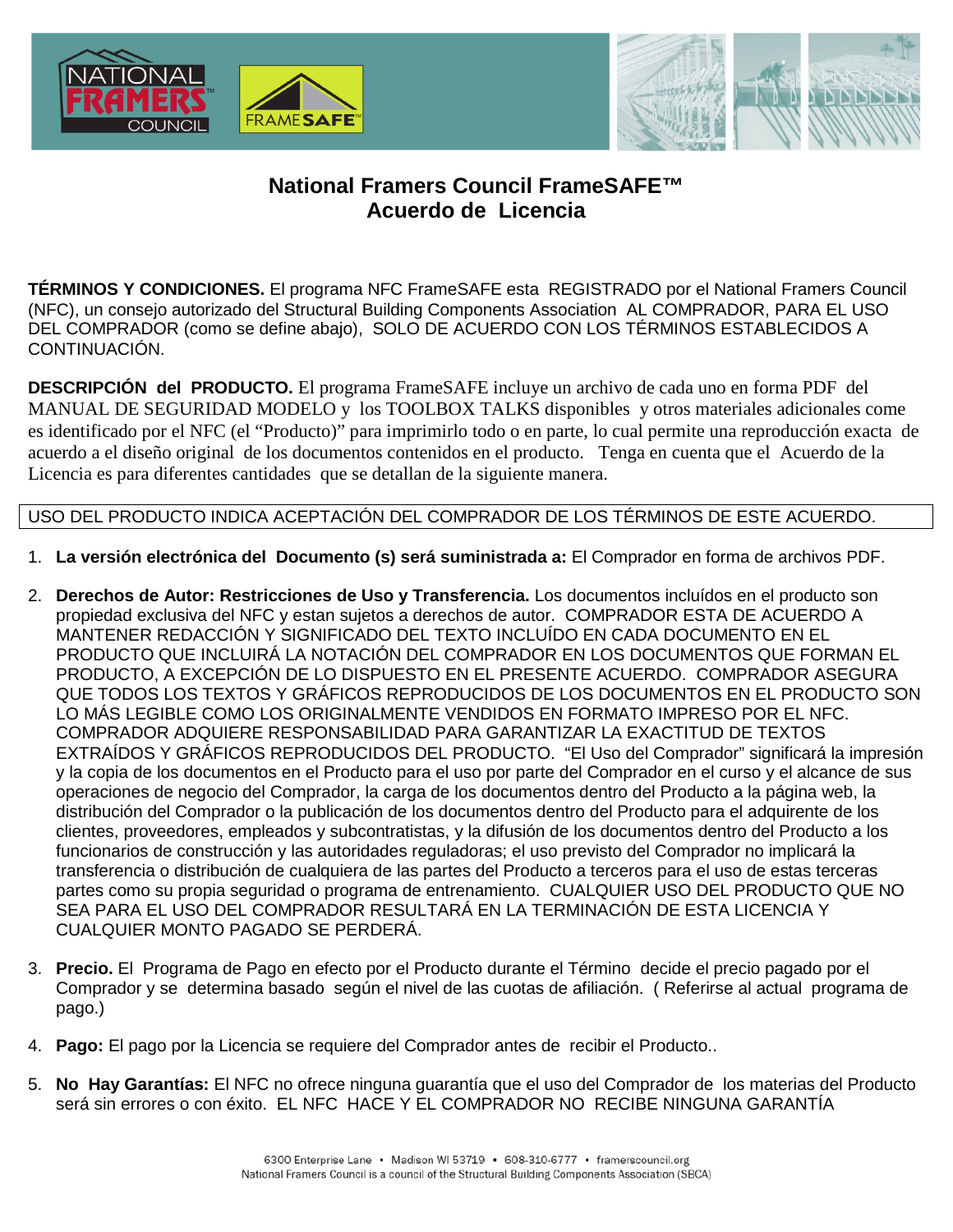- 6. **Limitation of Liability.** The Purchaser assumes sole responsibility for all use of the Product and agrees to indemnify and hold NFC harmless from any liability or claim of any person arising from such use. NFC shall not be responsible for any loss or damage arising out of, or in connection with, the use of the Product. NFC's liability, if any, shall be limited to the paid License Fee for the Product that gave rise to the Purchaser's claim. In no event shall NFC have any liability for lost profits or for any other indirect, special, incidental, consequential, or punitive damages.
- 7. **General.** This Agreement shall be governed by and construed in accordance with the laws of the state of Wisconsin and the United States of America. This Agreement is the complete and exclusive statement of the agreement between NFC and Purchaser and supersedes any proposed or prior agreement, either oral or written, and any other communication including any purchase order terms or conditions between NFC and Purchaser relating to the subject of this Agreement. This Agreement may be modified or supplemented only by a written document signed by NFC and Purchaser. Questions or correspondence concerning this Agreement may be directed to:

NFC Member Services 6300 Enterprise Lane Madison, WI 53719 608-310-6777 • 608-274-3329 fax info@framerscouncil.org

**Term.** This product is licensed for one year, as outlined above (the "Term").

 $\overline{\phantom{a}}$  , and the contribution of the contribution of the contribution of the contribution of the contribution of the contribution of the contribution of the contribution of the contribution of the contribution of the

By:

PURCHASER:

(Company Name)

(Company Representative) and the company Representative) and the company of the company of the company of the company of the company of the company of the company of the company of the company of the company of the company

NFC Date and the contract of the contract of the contract of the contract of the contract of the contract of the contract of the contract of the contract of the contract of the contract of the contract of the contract of t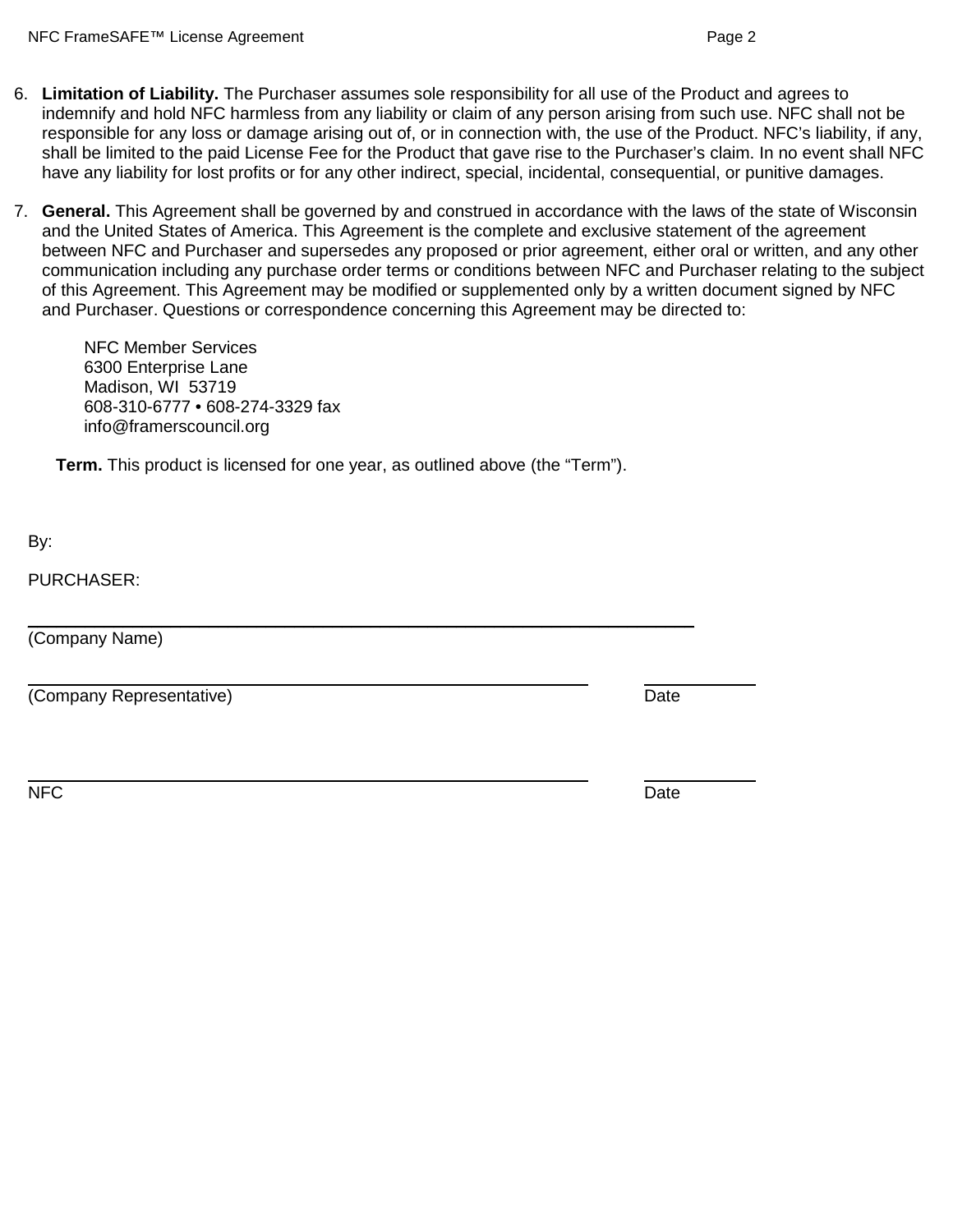EXPRESADA O SOBRE ENTENDIDA, Y EXPRESAMENTE NO SE EXCLUYEN TODAS LAS GARANTÍAS DE COMERCIALIZACIÓN Y APTITUD POR UNA COMPRA EN PARTICULAR. EL NFC NO TENDRÁ RESPONSABILIDAD CON RESPECTO A SUS OBLIGACIONES BAJO ESTE ACUERDO DE LA LICENCIA POR DAÑOS CONSECUENTES, EJEMPLOS, O INCIDENTALES INCLUSO SI SE HA ADVERTIDO DE LA POSIBILIDAD DE TALES DAÑOS. Además, el Comprador acepta que la responsabilidad del NFC es limitada como se establece a continuación en el párrafo 6.

- 6. **Limitación de Responsabilidad.** El Comprador asume la responsabilidad por el uso del Producto y se compromete a indemnizar y mantener al NFC indemne de cualquier responsabilidad o reclamo de cualquier persona por tal uso. El NFC no será responsable por cualquier pérdida o daño que surja de, o en conección con, el uso del Producto. La responsabilidad de NFC, si hay alguna, será limitada por el Pago de la Licencia del Producto que dió lugar al reclamo del Comprador. En ningún caso tendrá el NFC la responsabilidad por pérdida de beneficios o por cualquier otros daños indirectos, especiales, incidentales, consecuentes, o punitivos.
- 7. **General.** Este Acuerdo será gobernado e interpredado de acuerdo con las leyes del estado de Wisconsin y los Estados Unidos. Este Acuerdo es la declaración completa y exclusiva del acuerdo entre NFC y el Comprador y reemplaza cualquier acuerdo propuesto o anterior, oral o escrito, y cualquier otra comunicación incluyendo cualquier término de la orden de compra o condiciones entre NFC y el Comprador relacionado al tema de este Acuerdo. Este Acuerdo puede ser modificado o suplementado solo por un documento escrito y firmado por NFC y Comprador. Preguntas o correspondencia acerca de este Acuerdo pueden ser dirigidas a:

NFC Member Services 6300 Enterprise Lane Madison, WI 53719 608-310-6777 • 608-274-3329 fax info@framerscouncil.org

**Duración.** Este producto tiene licencia por un año, como se describe anteriormente (la "Duración").

 $\overline{\phantom{a}}$  , and the contribution of the contribution of the contribution of the contribution of the contribution of the contribution of the contribution of the contribution of the contribution of the contribution of the

Por:

COMPRADOR:

Nombre de la Compañía

Representante de la Compañía entre en la compañía entre en la compañía en la compañía en la compañía en la comp

NFC Fecha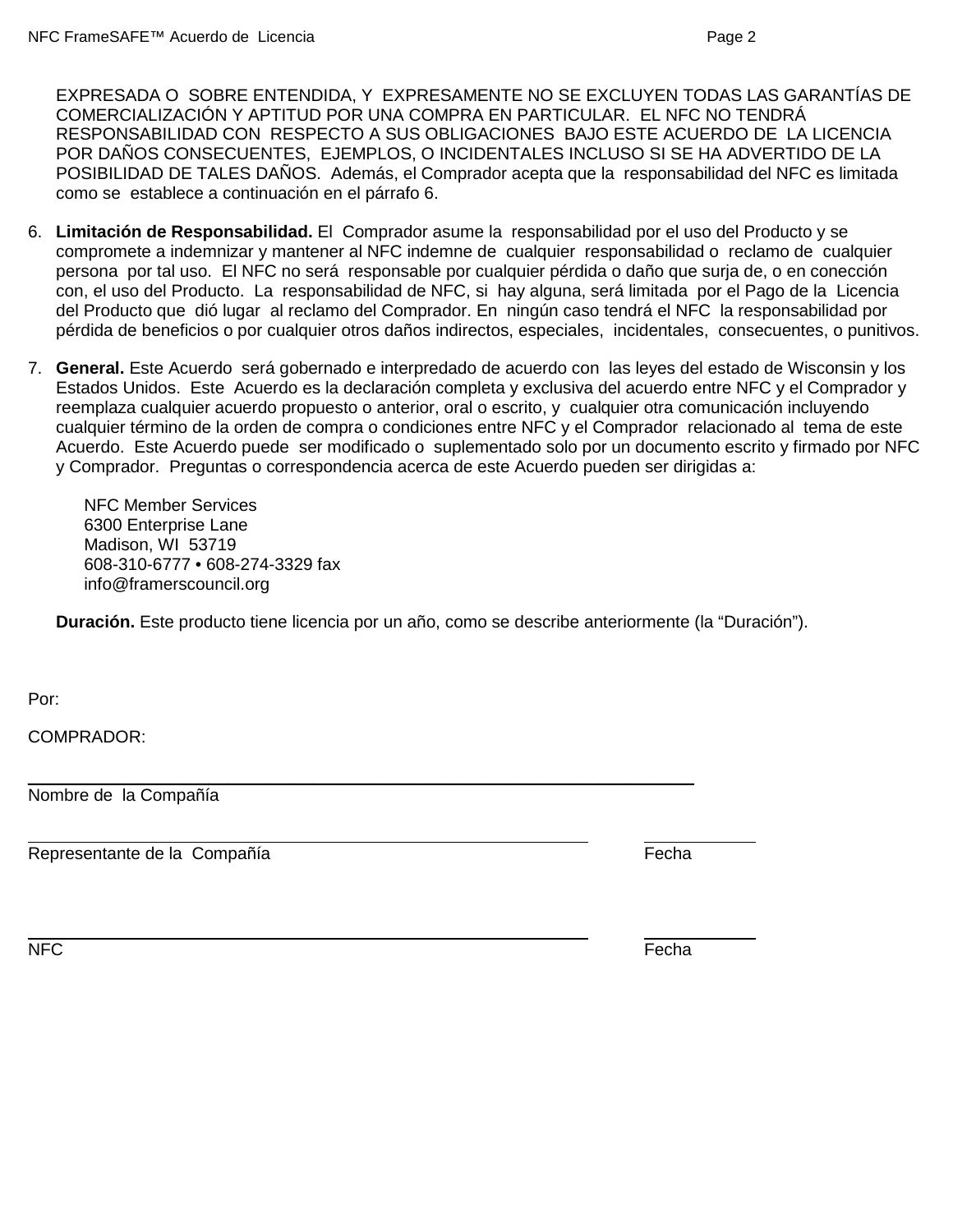### **Fee Schedule**

| <b>Regular Member Class</b><br>(Framer) | <b>Annual Units Framed</b> | <b>Annual FrameSAFE</b><br><b>Subscription (\$)</b> |
|-----------------------------------------|----------------------------|-----------------------------------------------------|
| Level 1                                 | Student/Individual         | $n/a^*$                                             |
| Level <sub>2</sub>                      | $1 - 300$                  | \$234                                               |
| Level 3                                 | 301-600                    | \$618                                               |
| Level 4                                 | 601-1000                   | \$900                                               |
| Level 5                                 | $1001 +$                   | \$1134                                              |

Skilled Subcontractors joining NFC receive FrameSAFE as part of their annual membership dues of \$234.

A one-time fee of \$100 for template customization will also be charged upon initial subscription purchase.

\*Contact NFC staff for information about receiving a sample copy for educational purposes.

Current as of 7/1/19